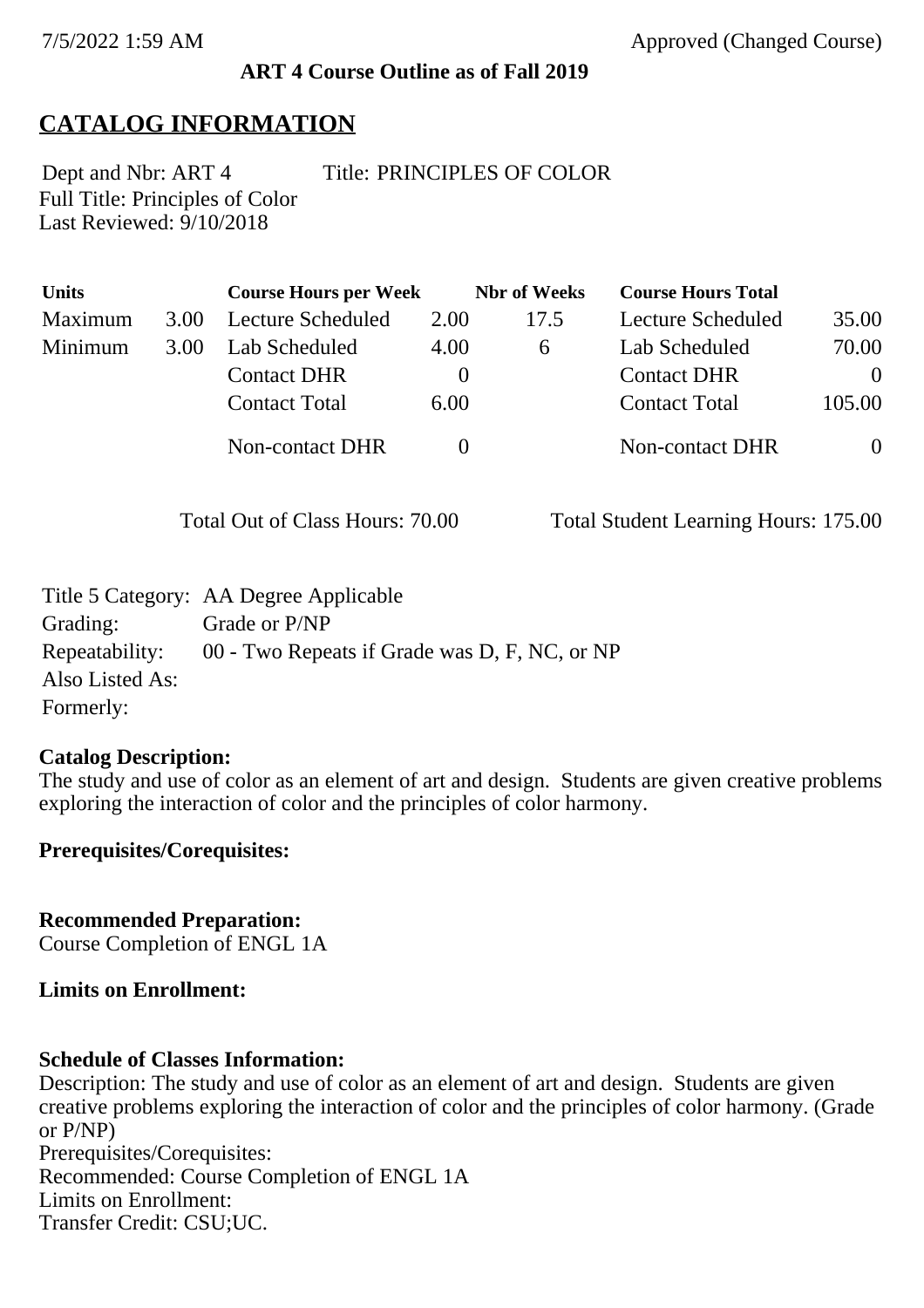# **ARTICULATION, MAJOR, and CERTIFICATION INFORMATION:**

| <b>AS Degree:</b><br><b>CSU GE:</b> | Area<br><b>Transfer Area</b><br>C <sub>1</sub> | Arts       |           | Effective:<br>Effective:<br>Fall 1990 | Inactive:<br>Inactive: |
|-------------------------------------|------------------------------------------------|------------|-----------|---------------------------------------|------------------------|
| <b>IGETC:</b>                       | <b>Transfer Area</b><br>3A                     | Arts       |           | Effective:<br>Fall 1981               | Inactive:              |
| <b>CSU Transfer: Transferable</b>   |                                                | Effective: | Fall 1981 | Inactive:                             |                        |
| <b>UC Transfer:</b> Transferable    |                                                | Effective: | Fall 1981 | Inactive:                             |                        |

## **CID:**

| ----                              |                     |
|-----------------------------------|---------------------|
| CID Descriptor: ARTS 270          | <b>Color Theory</b> |
| <b>SRJC</b> Equivalent Course(s): | ART4                |

## **Certificate/Major Applicable:**

[Both Certificate and Major Applicable](SR_ClassCheck.aspx?CourseKey=ART4)

# **COURSE CONTENT**

## **Student Learning Outcomes:**

Upon completion of the course, students will be able to:

- 1. Describe color principles both verbally and in writing using a vocabulary of terms pertaining to color mixing and color theory.
- 2. Create a portfolio of artwork in which they use color elements such as the grey scale, the color

wheel, and color admixing.

3. Demonstrate problem-solving skills involving color principles such as temperature, harmony, defining space and paint handling through the successful resolution of color composition problems.

## **Objectives:**

Upon completion of this course, students will be able to:

- 1. Demonstrate perception and awareness of visual elements of color, such as color grading, value, the interaction of color, and color harmony.
- 2. Demonstrate perception and awareness of visual relationships that use color as an organizing principle, such as aerial perspective, warm and cool colors, simultaneous contrast, and subtraction principles.
- 3. Describe color compositions, both verbally and in writing, using a vocabulary of terms pertaining specifically to color usage.
- 4. Develop hand skills necessary for basic mastery of various color tools and mediums such as pallette knife, pallette, brush, acrylic paint, and painting ground.
- 5. Perform analytical operations necessary to color match by applying knowledge of value, hue and saturation.
- 6. Make critical aesthetic judgments through critique.
- 7. Implement the creative color process which includes both the development of disciplined work habits and the practice of hand skills, as well as risk-taking and experimentation.
- 8. Analyze examples of master color usage by contemporary artists and designers.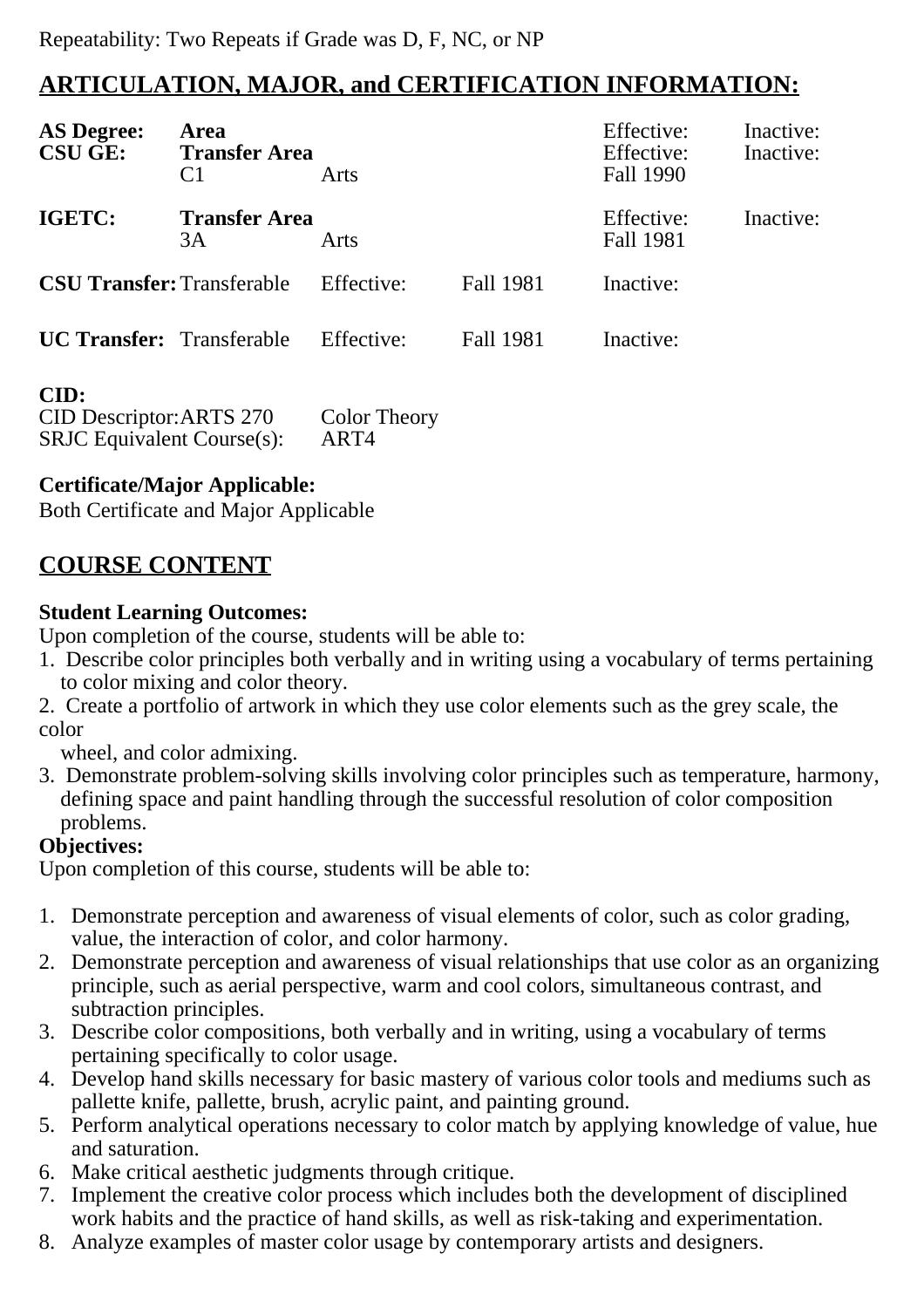- 9. Develop expertise to present work professionally in a portfolio format.
- 10. Identify health and safety issues that could arise from the use of color mediums.

# **Topics and Scope:**

- I. Basic Elements of Color
	- A. Value
	- B. Hue
	- C. Saturation
	- D. Color grading
	- E. Interaction of color
	- F. Color harmony
	- G. Contrast
- II. Decisions and Judgments about Elements in Color Composition
- III. Color Techniques and Elements
	- A. Color mixing
	- B. Color toning
	- C. Color matching
	- D. Optical mixing
	- E. Transparent color
- IV. Use and Care for the Tools
	- A. Paint
	- B. Medium
	- C. Brushes
- D. Palette Knife
- V. Introduction of Color Usage
	- A. Concepts
	- B. Elements
	- C. Art historical precedents
- VI. Color Concepts
	- A. Compositional
	- B. Expressive
	- C. Technical
- VII. Group Critique of Color Problems and Assignments
- VIII. Color Systems used by Designers and Artists
	- A. Color mixing
		- 1. additive
		- 2. subtractive
	- B. Color primary system using six primaries
- XIV. Three Main Properties of Color
	- A. Hue
	- B. Value
	- C. Saturation
- X. Color Wheel, Value Scale, and Studies Showing Mixtures of Tints, Shades, and Tones XI. Major Principles of Color Harmony
	- A. Monochrome
	- B. Analogous
	- C. Triad
	- D. Complements
	- E. Split-complements
- XII. Spatial Effects of Color
	- A. Aerial perspective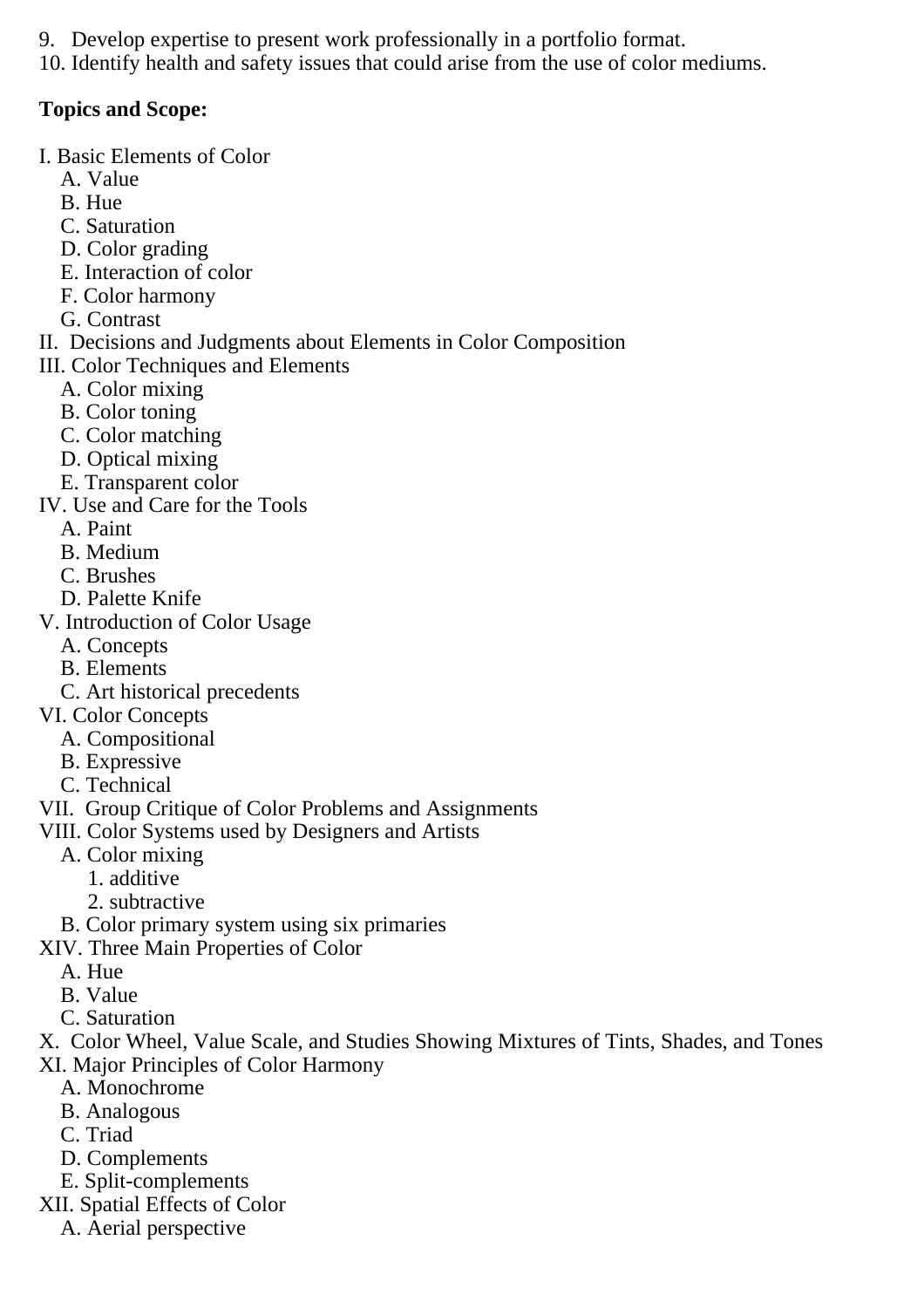- B. Color illusions
	- 1. advancing
	- 2. receding
- XIII. Josef Albers and the Relativity and Interaction
	- A. Color
	- B. Simultaneous contrast
	- C. Subtraction principles
- XIV. Optical Color and Painterly Techniques
- XV. Master Colorist Deconstruction and Homage

All topics are addressed in both lecture and lab components of this course.

## **Assignment:**

All assignments address both lecture and lab components of this course.

- 1. Each portfolio will contain one each of the following homework assignments:
	- A. 9-step Gray Scale
	- B. 3D illusion with value
	- C. Standards and the six primary system
	- D. Admixing between warm and cool primaries to create various levels of saturation
	- E. Double primary color wheel
	- F. Mixing tint, tone, shade
	- G. Chromatic blacks and tones
	- H. Basic color harmonies and contrasts
	- I. Discords
	- J. Building color combinations
	- K. Abstract composition
	- L. Transparency and illusion
	- M. Optical mixing
	- N. Paint application techniques
	- O. Artist analysis
	- P. Color atmosphere and location compositon
	- Q. Portfolio analysis
- 2. Final Project self-portrait based upon Joseph Alber's ' Homage to the Square'
- 3. Presentation of completed portfolio

# **Methods of Evaluation/Basis of Grade:**

**Writing:** Assessment tools that demonstrate writing skills and/or require students to select, organize and explain ideas in writing.

None, This is a degree applicable course but assessment tools based on writing are not included because problem solving assessments and skill demonstrations are more appropriate for this course.

Writing  $0 - 0\%$